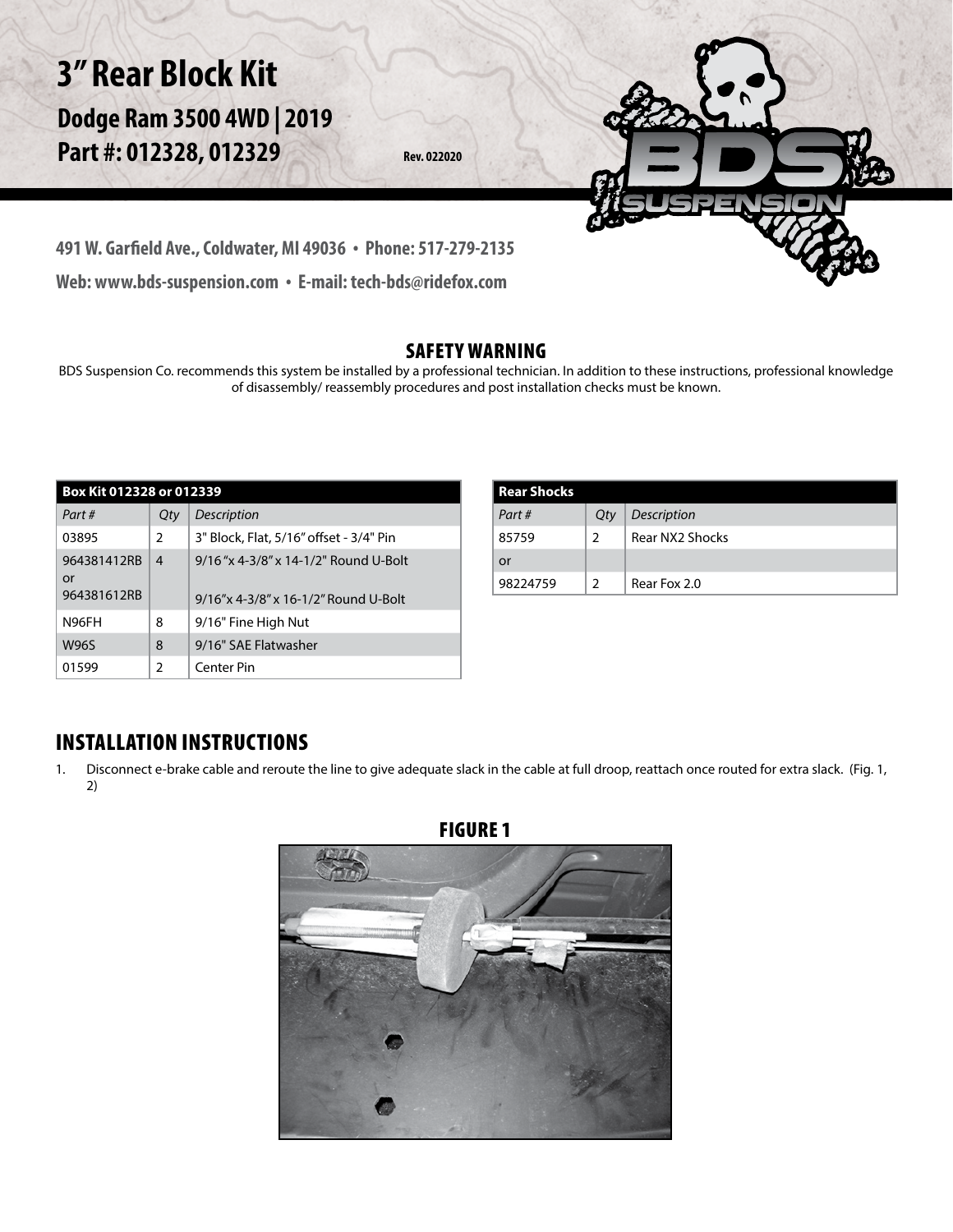#### FIGURE 2



- 2. Remove the factory shocks, retain all mounting hardware.
- 3. Support the rear axle with a hydraulic jack. Remove the u-bolts and plates from one side of the vehicle only. Loosen the u-bolts on the opisite side slightly, but do not remove.
- 4. Remove the middle plastic center pin from the leaf pack and install the new press-in steel center pin provided. (Fig 3A, 3B)



FIGURE 3A FIGURE 3B



- 5. Place the new block on the spring perch off-setting the axle forward. Align the pin in the axle perch hole.
- 6. Raise the axle to the spring while aligning the center spring pin to the hole in the block.
- 7. Install the new u-bolts and snug the assembly together. Final u-bolt torque should be done with the weight of the vehicle on the springs.
- 8. Repeat the procedure on the driver's side.
- 9. Grease bushings and sleeves, install them into both ends of the shocks with factory hardware. Tighten to 60 ft-lbs. If installing optional Fox Shocks, the body will be located at the frame mount. (Fig 4)